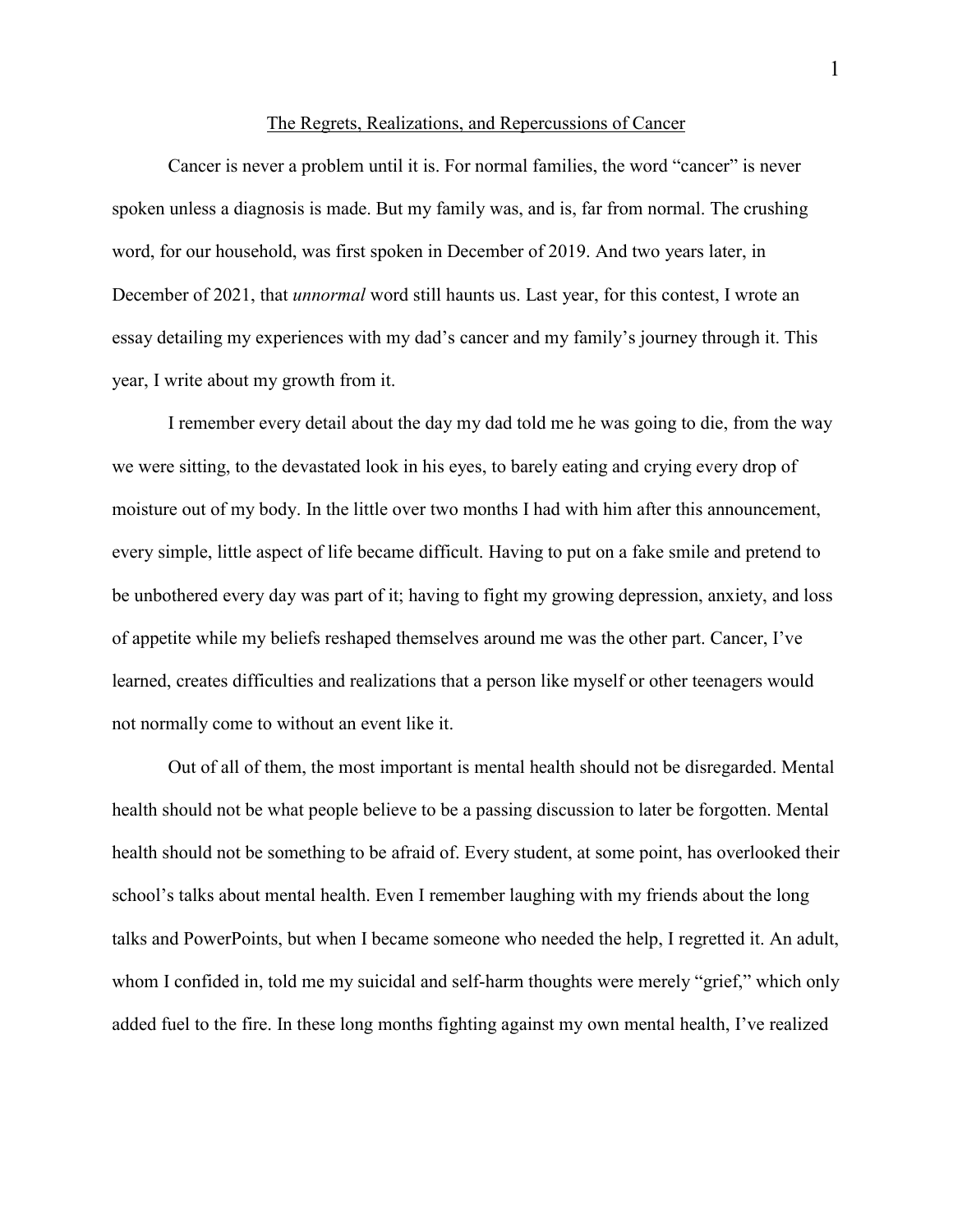that I and other students should cease to throw away the help and mental health education that schools provide.

Likewise, friends of struggling students in these schools should not forget about them after checking up once or twice. As my anxiety, depression, and obsessive-compulsive tendencies grew, my friends forgot. Months afterward, they had completely forgotten. Just because the tragedy happened and passed did not mean there was a switch flipped that automatically cured my mental health. Whenever I mentioned it, they seemed to stop caring. These actions create an atmosphere of fear surrounding mental health. When people feel like what they say is disregarded, they stop talking about it because they are afraid no one will listen.

Mental health should not be something that makes teenagers scared to talk about. It should not be something that incites fear to speak up about. For months, I remember being hesitant to talk about my mental health because of those words that trusted adult said to me. I was afraid to ask to see a doctor about my fluctuating emotions because I feared it would be judged, shunned, dismissed, or misunderstood. Looking back at this, I believe the problem with mental health is that it is simply not understood. People will smile and nod along when a person confides in them, but unless they have done research, had experiences with it, or conversations about it, they will not understand. As much as this topic applies to mental health, it also applies to many other aspects of life and beliefs.

What is a person to do when their god is not there? Every night for a year, I prayed to a God that didn't answer. Time after time, I was ignored. My dad's diagnosis was the push I needed to see that God isn't there for me and never has been. Living with cancer changes a person, from the way they act and feel to the fundamentals they're taught to believe. Whereas I grew away from Catholicism, my dad grew towards it. His final beliefs were valid, but so were